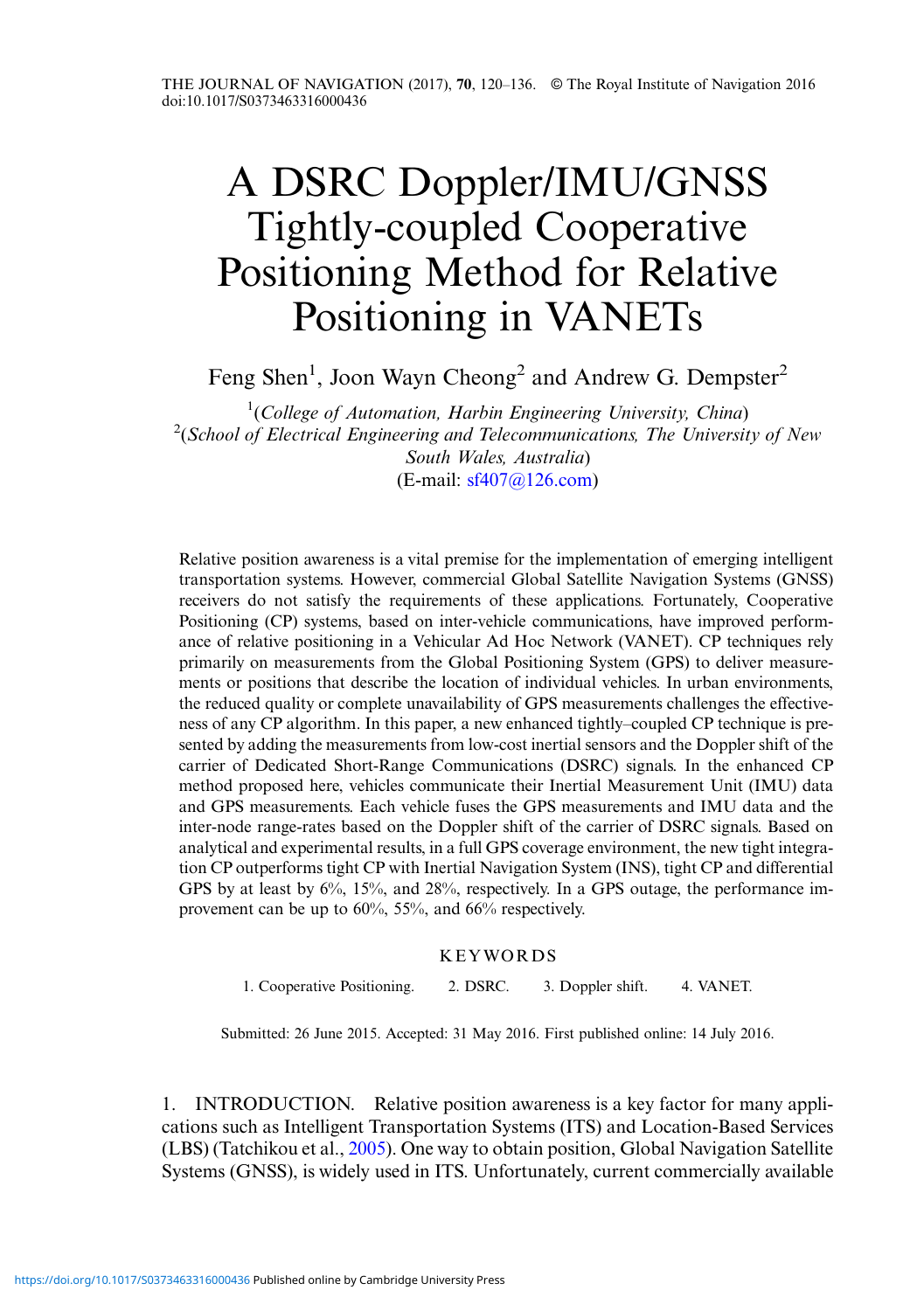GNSS receivers suffer positioning error up to tens of metres, which cannot satisfy some safety-critical applications, such as collision avoidance and lane-level guidance. Recently, advances in wireless networks have encouraged the development of Cooperative Positioning (CP) in Vehicular Ad Hoc Networks (VANETs) (Wymeersch et al., [2009](#page-16-0); Boukerche et al., [2008](#page-16-0); Patwari et al., [2005\)](#page-16-0). Through communicating measurements among the vehicles, CP can improve the performance of absolute and relative positioning.

So far, several CP techniques have been considered for improving the positioning in VANETs. Some typical CP techniques are Differential Global Positioning System (DGPS) (Kaplan and Hegarty, [2006](#page-16-0)), Real-Time Kinematic (RTK) (Hofmann-Wellenhof et al., [2001\)](#page-16-0), and satellite/ground-based augmentation systems (Christie et al., [1999\)](#page-16-0). However, these techniques rely on infrastructure and cannot perform well in urban environments due to limited view of the sky, multipath and non-lineof-sight issues from nearby buildings.

Recently, some range-based CP techniques in wireless networks (Parker and Valaee, [2007;](#page-16-0) Patwari et al., [2003\)](#page-16-0) have been proposed to overcome these problems, which achieve positioning through fusing the range and GNSS measurements (Venkatraman et al., [2002](#page-16-0); Alam et al., [2010](#page-15-0); Richter et al., [2009](#page-16-0)). The range-based CP techniques rely on radio-based methods, such as Time Of Arrival (TOA), Time Difference Of Arrival (TDOA), Angle Of Arrival (AOA), and Received Signal Strength (RSS), which normally require sensors with high computational complexity and/or suffer from inadequate ranging accuracy. Meanwhile, radio ranging was identified as impractical by Alam et al. ([2009\)](#page-15-0). To avoid the challenges and complexities of range-based CP methods, another class of CP techniques, based on range-rating, was proposed by Arias et al. ([2004\)](#page-16-0), Xu et al. ([2009\)](#page-16-0) and Alam et al. [\(2011](#page-16-0)). Based on the Doppler effect, Arias et al. [\(2004](#page-16-0)) presented a localisation algorithm to estimate the position of a moving target in a wireless sensor network. However, the optimal geometry of the vehicular network for this method is not consistent with the geometry of the vehicular environment in urban streets. Xu et al. [\(2009](#page-16-0)) proposed a Doppler shift-based CP method for VANETs, but the method relies on fixed infrastructure as anchor nodes. By utilising the Doppler shift of the carrier of a Dedicated Short-Range Communications (DSRC) link between two vehicles, a loose integration CP approach was proposed by Alam et al. ([2011\)](#page-16-0), which showed a performance improvement of up to 48% against standalone GPS. However, this method cannot eliminate spatially correlated errors among vehicles, such as satellite clock error, ionosphere error, and troposphere error. Moreover, the loose integration CP approach is based on GPS position data. Therefore, it cannot work in partial GPS outage environments where fewer than four GPS satellites are still observable. By adopting double differencing principles, a tight integration CP technique was proposed by Alam et al. ([2013a\)](#page-16-0), which fuses low-level GPS data, i.e. pseudoranges, among the participating vehicles. This method eliminates spatially correlated errors among vehicles and achieves higher performance in relative positioning compared to DGPS. Furthermore, based on this method, an INS-aided enhanced tight integration CP approach for relative positioning was proposed (Alam et al., [2013b](#page-16-0)), which showed a performance improvement over a purely tight integration CP. But the Doppler shift based on DSRC was not introduced in this tightly-coupled approach. Meanwhile, this method relies on GPS Doppler measurements to obtain the rotation angles of the body frame to navigation frame, therefore an increased duration of GPS outage results in performance degradation with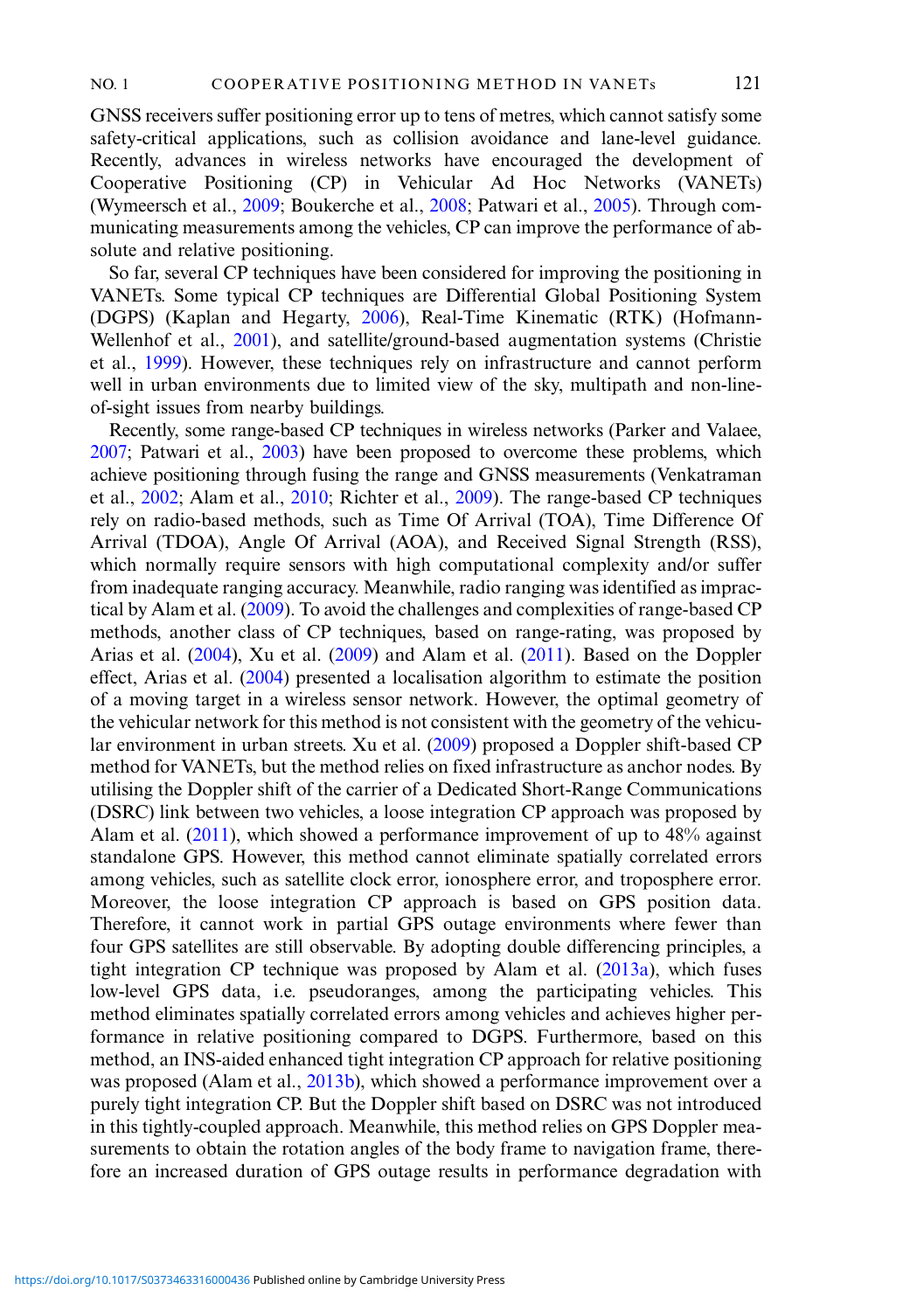respect to the INS-integrated method shown in this paper. Therefore the methods proposed by (Alam et al., [2013b](#page-16-0)) are not suitable for dense urban areas where observable GPS Doppler measurements are low.

In this paper, we propose a novel tight integration CP method based on low-cost IMU and DSRC Doppler shift for application in dense urban areas. In this method, the GPS pseudoranges and GPS Doppler shifts, along with the IMU measurements, are shared among the participating vehicles, and the DSRC Doppler is estimated through the Carrier Frequency Offset (CFO) (Tao et al., [2009](#page-16-0); Alam, [2011](#page-15-0)). Then each vehicle fuses the GPS measurements, IMU data and DSRC Doppler to obtain its relative position. In comparison to Alam et al. ([2013b](#page-16-0)), the rotation angles of the body frame to navigation frame in this paper are calculated from the Kalman filter states, which are effectively smoothed. This implementation results in a significantly slower deterioration of positioning errors in low GPS visibility environments. The performance of the proposed method is verified by analytical and experimental results. Experimental results show that, in the full GPS coverage environment, our proposed method improves upon existing methods, namely the tight CP with INS (Alam et al., [2013b](#page-16-0)), tight CP (Alam et al., [2013a\)](#page-16-0) and DGPS (Kaplan and Hegarty, [2006\)](#page-16-0), in terms of precision, at least by 6%, 15%, and 28%, respectively, and in a complete GPS outage environment, the performance improvement in Root Mean Square Error (rmse) achieved is up to 60%, 55%, and 66%, respectively, when the GPS outage duration is 20 seconds.

2. PROBLEM DEFINITION AND SOLUTION DESIGN. Assume a VANET is combined with a number of vehicles in a dense urban area, and it is also assumed that all the vehicles are equipped with a GPS receiver, a Micro-electromechanical System (MEMS) -based IMU and a DSRC transceiver to communicate their data. The ultimate goal is that each vehicle can estimate its relative position to its neighbours using a data fusion algorithm which is fed by GPS and IMU observations with the DSRC Doppler and those of the neighbours received through vehicle-vehicle communication by DSRC.

2.1. The GPS observations. Several sources contribute to the errors in pseudorange measurements. Specifically, the pseudorange observable between receiver  $k$  and satellite *i* at time *t*, which is denoted  $\rho_k^i(t)$ , can be defined as (Teasley et al., [1980\)](#page-16-0)

$$
\rho_k^i(t) = R_k^i(t) + \delta_k(t) + d^i + \zeta_k^i(t)
$$
\n(1)

where  $R_k^i$  is the true distance between the vehicle k and satellite i,  $\delta_k$  the distance error caused by the clock error of the receiver k,  $d^i$  is the common noise related to satellite i, including satellite bias, atmospheric delay, and errors in the broadcast ephemeris, and  $\zeta_k^i$  is the non-common noise related to both receiver k and satellite i, including multipath and thermal noise.

The common noise due to satellite  $i$  can be removed by taking the single differencing between the pseudoranges of two receivers  $k$  and  $l$  to the same satellite  $i$  as follows. When two satellites i and j are available to both of the receivers, the clock bias of  $k$ and  $l$  can be further removed by using the double difference technique. Then the double difference of the pseudoranges for receiver  $k$  and  $l$  and satellites  $i$  and  $j$  at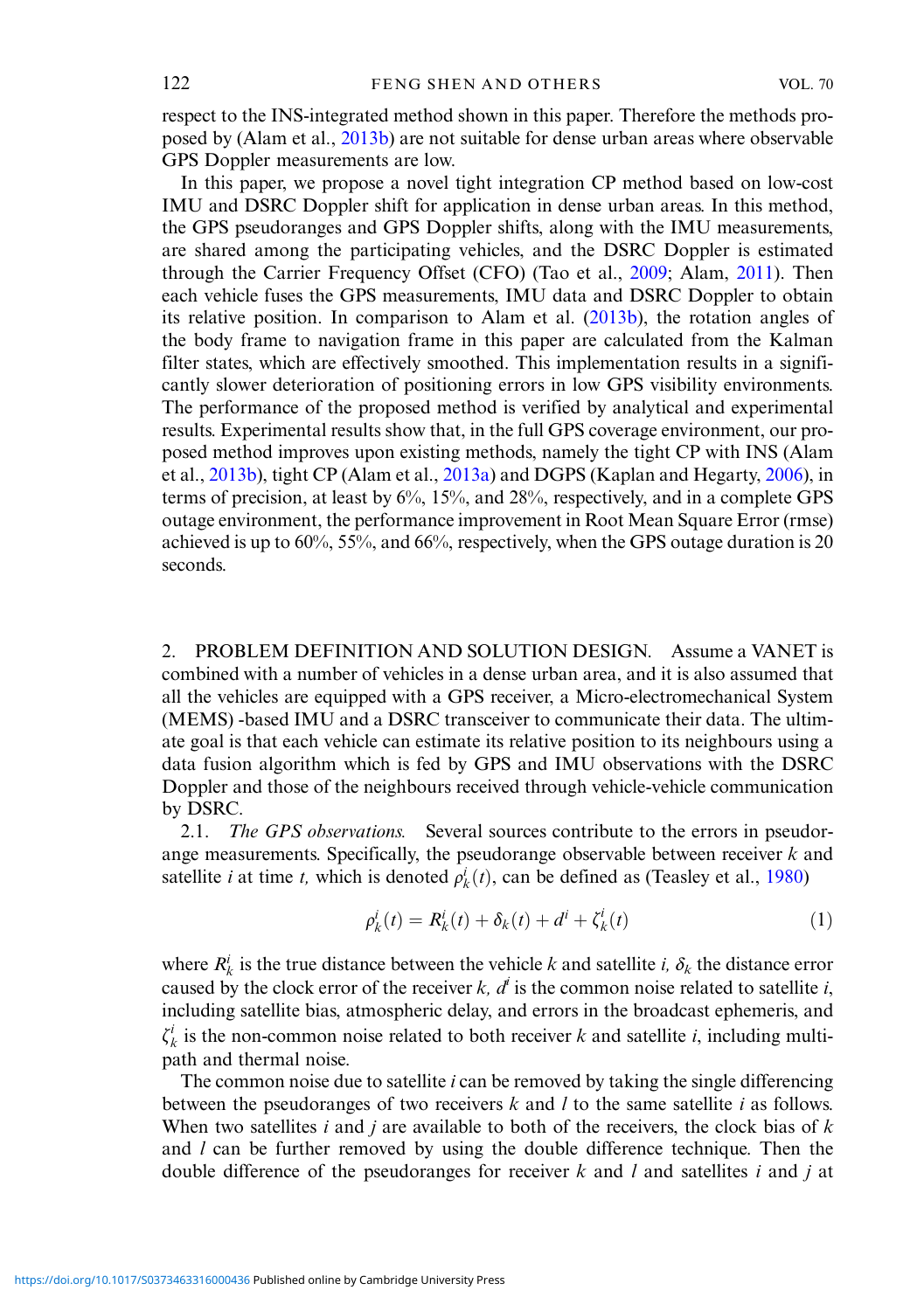<span id="page-3-0"></span>

Figure 1. Motion of a vehicle on a surface.

time  $t$  can be obtained as

$$
\rho_{kl}^{ij}(t) = R_{kl}^{ij}(t) + \zeta_{kl}^{ij}(t)
$$
\n(2)

where  $\zeta_{kl}^{ij}$  is the residual of uncorrelated errors which cannot be removed by double differencing, and  $R_{kl}^{ij}(t)$  is the double difference of the true ranges between the receivers and satellites, which can be expressed as

$$
R_{kl}^{ij}(t) = [\vec{u}_i(t) - \vec{u}_j(t)]^T \vec{r}_{kl}(t)
$$
\n(3)

where,  $\vec{u}_i$  and  $\vec{u}_j$  are the unit vector pointing from receiver k (or l) to satellite i and j, respectively.  $\vec{r}_{kl}$  is the distance vector between receivers k and l. Therefore, the double differences of GPS pseudoranges can be reformulated as:

$$
\rho_{kl}^{ij}(t) = [\vec{u}_i(t) - \vec{u}_j(t)]^T \vec{r}_{kl}(t) + \zeta_{kl}^{ij}(t)
$$
\n(4)

It is worth noting that, compared to the distance of around 20,000 km from the satellites to the GPS receivers, the positioning error of the GPS, which is in the order of tens of metres, can be ignored when computing the unit vector of  $\vec{u}_i$  or  $\vec{u}_i$ . Therefore,  $\vec{u}_i$  and  $\vec{u}_i$  can be calculated by the GPS fixes and the corresponding ephemeris (Teasley et al., [1980](#page-16-0)).

From Equation (4), the double differences of GPS Doppler shifts for receiver  $k$  and  $l$ and satellites *i* and *j*, which is denoted  $\theta_{kl}^{ij}(t)$ , can be deduced as (Alam et al., [2013b\)](#page-16-0)

$$
\vartheta_{kl}^{ij}(t) = \frac{1}{\lambda} \left[ \vec{u}_i(t) - \vec{u}_j(t) \right]^T \vec{v}_{kl}(t) + \gamma_{kl}^{ij}(t) \tag{5}
$$

where,  $\vec{v}_{kl}$  is the relative velocity between vehicles k and l,  $\lambda$  is the wavelength of the GPS L1 signal and  $\gamma_{kl}^{ij}(t)$  is observation noise.

2.2. *The IMU observations.* A typical IMU consists of three accelerometers and three gyroscopes mounted in a set of three orthogonal axes, called the body frame. Figure 1 shows a vehicle moving on the Earth's surface. The navigation frame n represented by the orthogonal axes East-North-Up (ENU) is the coordinate frame with respect to which the location of the vehicle needs to be estimated. For the inertial navigation, the Euler angles, i.e., roll  $(\varphi)$ , pitch  $(\theta)$ , and yaw  $(\psi)$ , are used. The roll, pitch, and yaw are the angles that the body frame rotates around the three orthogonal axes X,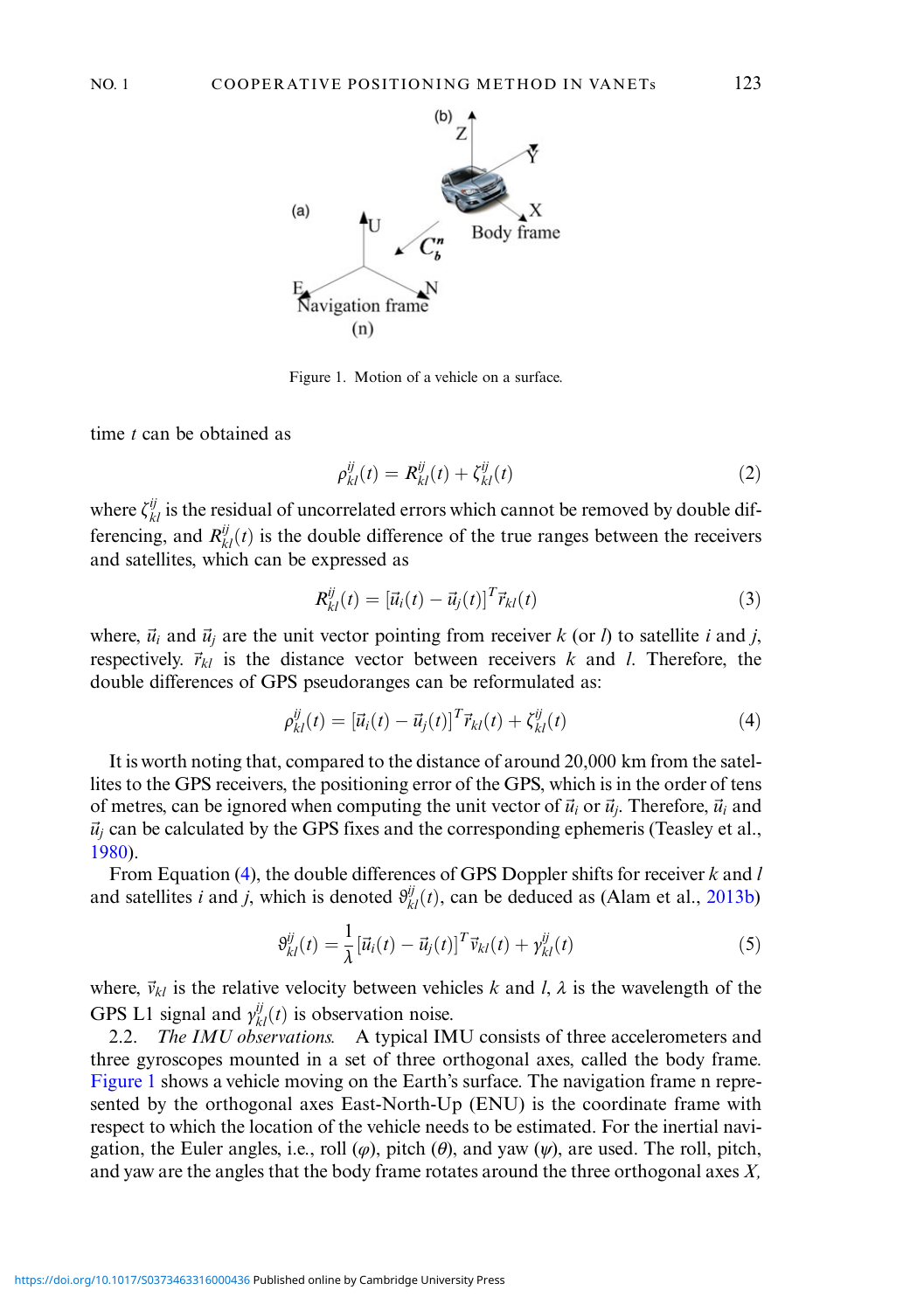<span id="page-4-0"></span>Y, and Z of the body frame, respectively, to align with the axes of the navigation frame.  $C_b^n$  is the rotation matrix that is defined based on the Euler angles to align the body frame to the navigation frame, which can be expressed as (Dissanayake et al., [2001\)](#page-16-0)

$$
C_b^n = \begin{bmatrix} \psi_c \theta_c & \psi_c \theta_s \varphi_s - \psi_s \varphi_c & \psi_c \theta_s \varphi_c + \psi_s \varphi_s \\ \psi_s \theta_c & \psi_c \theta_s \varphi_s + \psi_c \varphi_c & \psi_s \theta_s \varphi_c - \psi_c \varphi_s \\ -\theta_s & \theta_c \varphi_s & \theta_c \varphi_c \end{bmatrix}
$$
(6)

where the subscripts s and c refer to sine and cosine. Equation  $(6)$  is well known in inertial navigation theory, and more details on the derivation of the rotation matrix can be found in Dissanayake et al., [2001.](#page-16-0) The motion of a vehicle can be modelled as

$$
\vec{P}_n = \vec{V}_n \tag{7}
$$

$$
\ddot{\vec{P}}_n = \dot{\vec{V}}_n = \vec{a}_n = C_b^n \vec{a}_b - \vec{g}
$$
\n(8)

where subscripts *n* and *b* refer to navigation frame and body frame, respectively,  $\dot{P}_n$  is the position vector of the vehicle,  $\vec{V}_n$  is the velocity vector of the vehicle,  $\vec{g}$  is the Earth's gravity vector, and  $\vec{a}$  is the acceleration vector where the subscripts n and b represent navigation frame and body frame, respectively. Note that the acceleration measurements from the IMU are represented by  $\vec{a}_n$ . For simplicity, we will use  $\vec{a}$  to represent  $\vec{a}_n$  in the rest of this paper. For the ENU coordinate system  $\vec{g}$  is a vector with zero entries for the East and North elements, and the Up element holds the Earth gravity  $g \approx -9.8 \; m/s^2$ .

To enhance the tight CP in this paper, the observations of relative acceleration between vehicles k and l are used. Define  $\vec{a}_{kl} = \vec{a}_l - \vec{a}_k$  as relative acceleration, where  $\vec{a}_l$ ,  $\vec{a}_k$  are the acceleration vectors  $\vec{a}$  of vehicle k and l, and then the relative acceleration can be calculated as

$$
\vec{a}_{kl} = C_{bl}^n \vec{a}_{bl} - C_{bk}^n \vec{a}_{bk} \tag{9}
$$

According to Equation (9),  $\vec{a}$  can be calculated using  $\vec{a}_b$  that is measured by IMU accelerometers and  $C_b^n$  that is calculated based on the Euler angles. The Euler angles [ $\theta \varphi \psi$ ]<sup>T</sup> can be updated using the rotation rate provided by the gyro of the IMU  $[\omega_{bx} \omega_{by} \omega_{bz}]^T$  as follows (Dissanayake et al., [2001\)](#page-16-0).

$$
\dot{\psi} = [\omega_{by} \sin \varphi + \omega_{bz} \cos \varphi] \cos(\theta)^{-1}
$$
 (10)

$$
\dot{\theta} = \omega_{by} \cos \varphi - \omega_{bz} \sin \varphi \tag{11}
$$

$$
\dot{\varphi} = \omega_{bx} + [\omega_{by} \sin \varphi + \omega_{bz} \cos \varphi] \tan(\theta)
$$
 (12)

2.3. The DSRC Doppler observations. DSRC devices, based on the IEEE 802·11p standard for wireless access, are the nominated medium for vehicular communication, with 75 MHz bandwidth at 5·9 GHz and Line of Sight (LOS) range of 1000 m (ETSI, [2004\)](#page-16-0). The idea of Doppler-based range-rating was verified in an experiment carried out by the Australian Centre for Space Engineering Research (ACSER) at 986– 1072 Anzac Parade, Sydney, Australia. In previous work (Alam et al., [2011\)](#page-16-0) it was shown how range-rate can be estimated based on the CFO of the DSRC signal, and the Probability Density Function (PDF) of the noise of the CFO measurement was also given. The PDF is approximately zero-mean asymmetric Gaussian with right and left STD of about 120 Hz and 100 Hz respectively. Since the difference between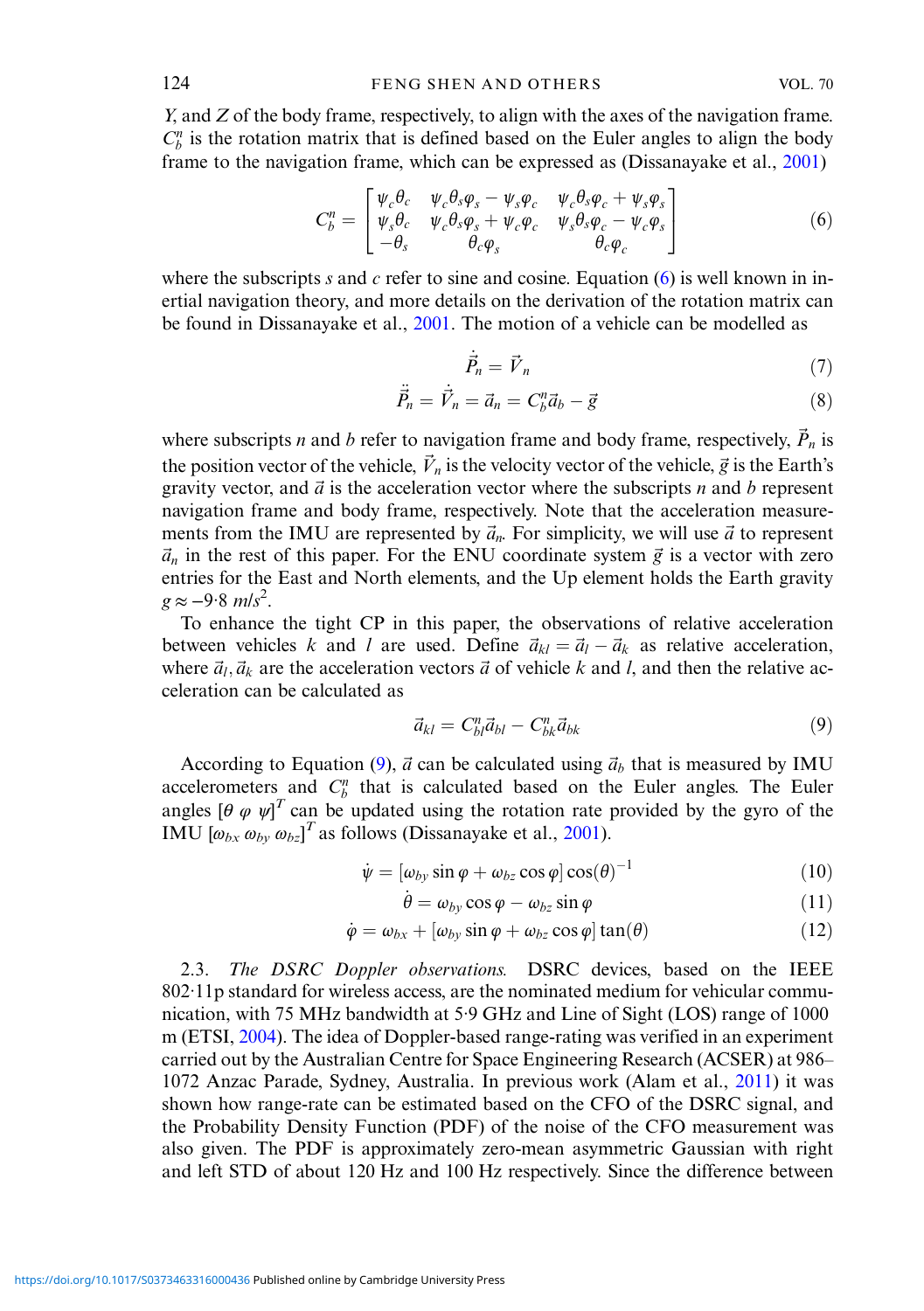<span id="page-5-0"></span>

Figure 2. The proposed tight integration CP architecture.

the left and right STD is not great, the noise of the measured CFO is considered to be a zero mean Gaussian with STD of 110 Hz for ease of modelling for the remainder of this paper.

Assuming that  $f_d$  is the carrier frequency of the DSRC, then the Doppler shift,  $w_l$ , received by the target vehicle  $k$  from neighbour vehicle  $l$  is

$$
w_l = -\frac{f_d}{c} \frac{dR_{kl}}{dt} \tag{13}
$$

where c is the speed of light,  $R_{kl}$  is the distance between target vehicle k and neighbour l.

3. THE PROPOSED SOLUTION OF TIGHT CP. Figure 2 shows the architecture of the proposed tight integration CP. In this method, three types of measurement, GPS pseudoranges, GPS Doppler shifts and accelerations, are shared between vehicles via DSRC. Then the local GPS pseudoranges and GPS Doppler shifts are double differenced with the received pseudoranges and Doppler shifts to get the double difference measurements as shown in Equations ([4\)](#page-3-0) and [\(5](#page-3-0)), and the local accelerations are differenced with the received accelerations to obtain the relative accelerations as shown in Equation ([9\)](#page-4-0). Meanwhile the Doppler shift of the DSRC carrier is obtained from DSRC as shown in Equation (13). The differencing process of the local and received measurements is realised in a data fusion algorithm as shown in Figure 2.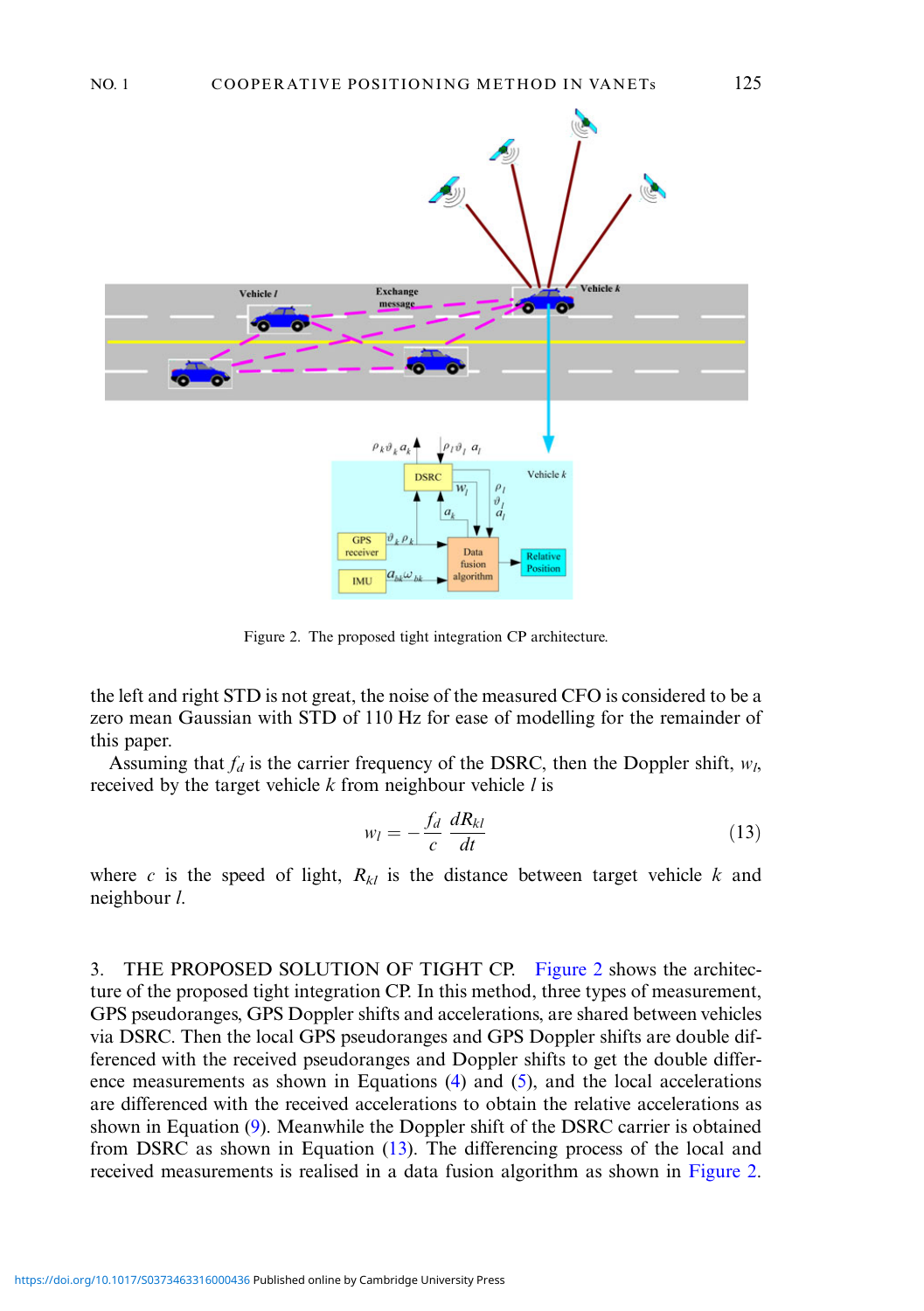<span id="page-6-0"></span>For data fusion, an Extended Kalman Filter (EKF) (Grewal and Andrews, [1993\)](#page-16-0) is designed as the core of the tight CP algorithm.

3.1. The State Space Model. In the data fusion algorithm,  $C_b^n$  should be calculated to obtain the observations of relative acceleration. In the previous tight CP with INS method, the vehicle's velocity from GPS is used to calculate the rotation angles which means the relative acceleration based on INS cannot be used as an observation in a GPS outage, because  $C_b^n$  cannot be calculated without GPS measurements. In this paper, we modify the Euler angle updating Equations  $(10)$  $(10)$ – $(12)$  $(12)$  to produce a linear representation of the equations. We adopt  $[x_1 \ x_2 \ x_3]^T$  instead of  $[\theta \varphi \psi]^T$  as the state variables, where

$$
x_1 = -\sin\theta \tag{14}
$$

$$
x_2 = \sin \varphi \cos \theta \tag{15}
$$

$$
x_3 = \cos \varphi \cos \theta \tag{16}
$$

Substituting Equations  $(11)$  $(11)$  and  $(12)$  $(12)$  in Equations  $(14)$ ,  $(15)$  and  $(16)$  yields,

$$
\dot{x}_1 = -\theta \cos \theta = \omega_{bz} x_2 - \omega_{by} x_3 \tag{17}
$$

$$
\dot{x}_2 = \dot{\varphi}\cos\varphi\cos\theta - \dot{\theta}\sin\varphi\sin\theta = -\omega_{bz}x_1 + \omega_{bx}x_3 \tag{18}
$$

$$
\dot{x}_3 = -\dot{\varphi}\sin\varphi\cos\theta - \dot{\theta}\cos\varphi\sin\theta = \omega_{by}x_1 - \omega_{bx}x_2 \tag{19}
$$

Equations  $(17) - (18)$  represent the second part of the state transformation matrix to be used in the Extended Kalman filter as will be seen in Equation ([26\)](#page-7-0).

Recall from Equation ([8\)](#page-4-0) that in order to calculate the vehicle's accelerations in the navigation frame  $\vec{a}_n$  from the IMU acceleration measurements in the body frame  $\vec{a}_b$ , the rotation matrix  $C_b^n$  needs to be provided. To obtain the rotation matrix, it is first noted that the derivative of the yaw angle  $\dot{\psi}$  in Equation ([10\)](#page-4-0) can be transformed to

$$
\dot{\psi} = \frac{x_2}{x_2^2 + x_3^2} \omega_{by} + \frac{x_3}{x_2^2 + x_3^2} \omega_{bz} \tag{20}
$$

Therefore,  $\psi$  can also be obtained by integrating Equation (20). The roll ( $\varphi$ ) and pitch ( $\theta$ ) can be calculated directly through Equations (14)–(16). The result of inferring the Euler angles via Equations  $(14)$ – $(16)$  is crucial in determining the values of the rotation matrix  $C_b^n$  that depends on the Euler angles  $[\theta \varphi \psi]^T$ .

The system model of the proposed Kalman filter-based tight CP is defined as

$$
X(t+\tau) = FX(t) + GW(t)
$$
\n(21)

where  $X$  is the state vector,  $F$  is the state transition model,  $G$  is the process noise model, W is the noise vector, and  $\tau$  is the observation period. The system states can be divided into two parts, the first part consists of the relative position, and velocity and acceleration, and the second part is the Euler angles. So Equation (21) can be reformulated as

$$
\begin{bmatrix} X_1(t+\tau) \\ X_2(t+\tau) \end{bmatrix} = \begin{bmatrix} F_1 & F_3 \\ F_4 & F_2 \end{bmatrix} \begin{bmatrix} X_1(t) \\ X_2(t) \end{bmatrix} + \begin{bmatrix} G_1 & G_3 \\ G_4 & G_2 \end{bmatrix} \begin{bmatrix} W_1(t) \\ W_2(t) \end{bmatrix}
$$
(22)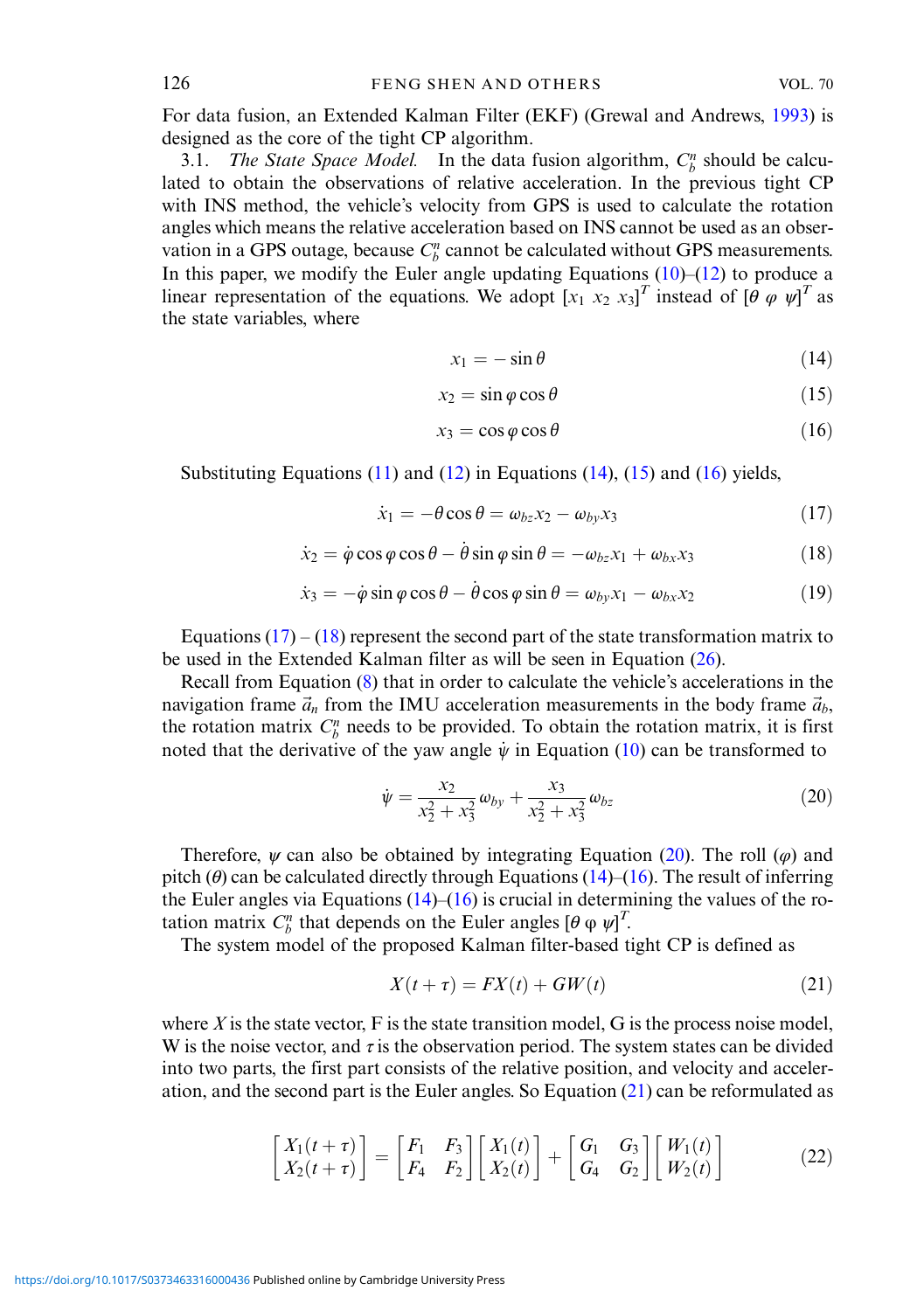### <span id="page-7-0"></span>NO. 1 COOPERATIVE POSITIONING METHOD IN VANETs 127

The state variables and matrices of vehicle  $l$  with respect to vehicle  $k$  are defined as,

$$
X_1 = \left[\vec{r}_{kl} \ \vec{v}_{kl} \ \vec{a}_{kl}\right]^T \tag{23}
$$

$$
X_2 = [x_1 \ x_2 \ x_3]^T \tag{24}
$$

$$
F_1 = \begin{bmatrix} I_3 & \tau I_3 & 0.5\tau^2 I_3 \\ 0_3 & I_3 & \tau I_3 \\ 0_3 & 0_3 & I_3 \end{bmatrix}
$$
 (25)

$$
F_2 = \begin{bmatrix} 0 & \omega_{bz} & -\omega_{by} \\ -\omega_{bz} & 0 & \omega_{bx} \\ \omega_{by} & -\omega_{bx} & 0 \end{bmatrix}
$$
 (26)

$$
F_3 = [0_{9 \times 3}] \tag{27}
$$

$$
F_4 = [0_{3 \times 9}] \tag{28}
$$

$$
G_1 = [0.5\tau^2 I_3 \tau I_3 I_3]^T
$$
 (29)

$$
G_2 = \begin{bmatrix} 0 & x_3 & -x_2 \\ -x_3 & 0 & x_1 \\ x_2 & -x_1 & 0 \end{bmatrix}
$$
 (30)

$$
G_3 = [0_{9 \times 3}], \quad G_4 = [0_{3 \times 3}] \tag{31}
$$

where  $0_{m \times n}$  is an  $m \times n$  matrix with all zero entries, and  $I_n$  is an identity matrix with size n. Assume  $W_1(t)$  is the Gaussian relative acceleration noise with standard deviation  $\sigma$ and zero mean along each axis, and then the covariance of  $W_1$  (t), i.e.,  $Q_1$ , is  $Q_1 = \sigma_{\zeta}^2 G_1 G_1^T$ ,  $W_2$  (*t*) is Euler angle noise with the covariance  $Q_2 = 2\sigma_{bia}^2 G_2$ , whose values are obtained from Allan Variance analysis on static IMU data. In other words, Euler angle noise is the expected noise model for  $[x_1 \ x_2 \ x_3]^T$  which can be calculated from the IMU's noise characteristics. The details of static error analysis using Allan Variance is not the emphasis in this paper, but can be found in Groves ([2008\)](#page-16-0). Then the covariance of process noise, i.e.,  $Q$ , is

$$
Q = \begin{bmatrix} Q_1 & 0_{9 \times 3} \\ 0_{3 \times 9} & Q_2 \end{bmatrix} \tag{32}
$$

3.2. The Observation Model. Corresponding to the system state model, the observation model of the proposed tight CP algorithm can be defined as:

$$
Z(t) = h(X(t)) + \zeta(t)
$$
\n(33)

where h is a nonlinear observation vector in terms of X, and  $\zeta$  is the observation noise. The distance between vehicles  $k$  and  $l$ ,  $R_{kl}$ , can expressed as:

$$
R_{kl} = \sqrt{(\vec{r}_l - \vec{r}_k)^T (\vec{r}_l - \vec{r}_k)}
$$
(34)

Therefore, Equation ([13\)](#page-5-0) can be reformulated to

$$
w_{l} = -\frac{f_{d}}{c} \left[ \frac{(\vec{r}_{l} - \vec{r}_{k})^{T} (\vec{v}_{l} - \vec{v}_{k})}{\sqrt{(\vec{r}_{l} - \vec{r}_{k})^{T} (\vec{r}_{l} - \vec{r}_{k})}} \right] = -\frac{f_{d}}{c} \left[ \frac{r_{kl}^{x} v_{kl}^{x} + r_{kl}^{y} v_{kl}^{y} + r_{kl}^{z} v_{kl}^{z}}{\sqrt{(r_{kl}^{x})^{2} + (r_{kl}^{y})^{2} + (r_{kl}^{z})^{2}}} \right]
$$
(35)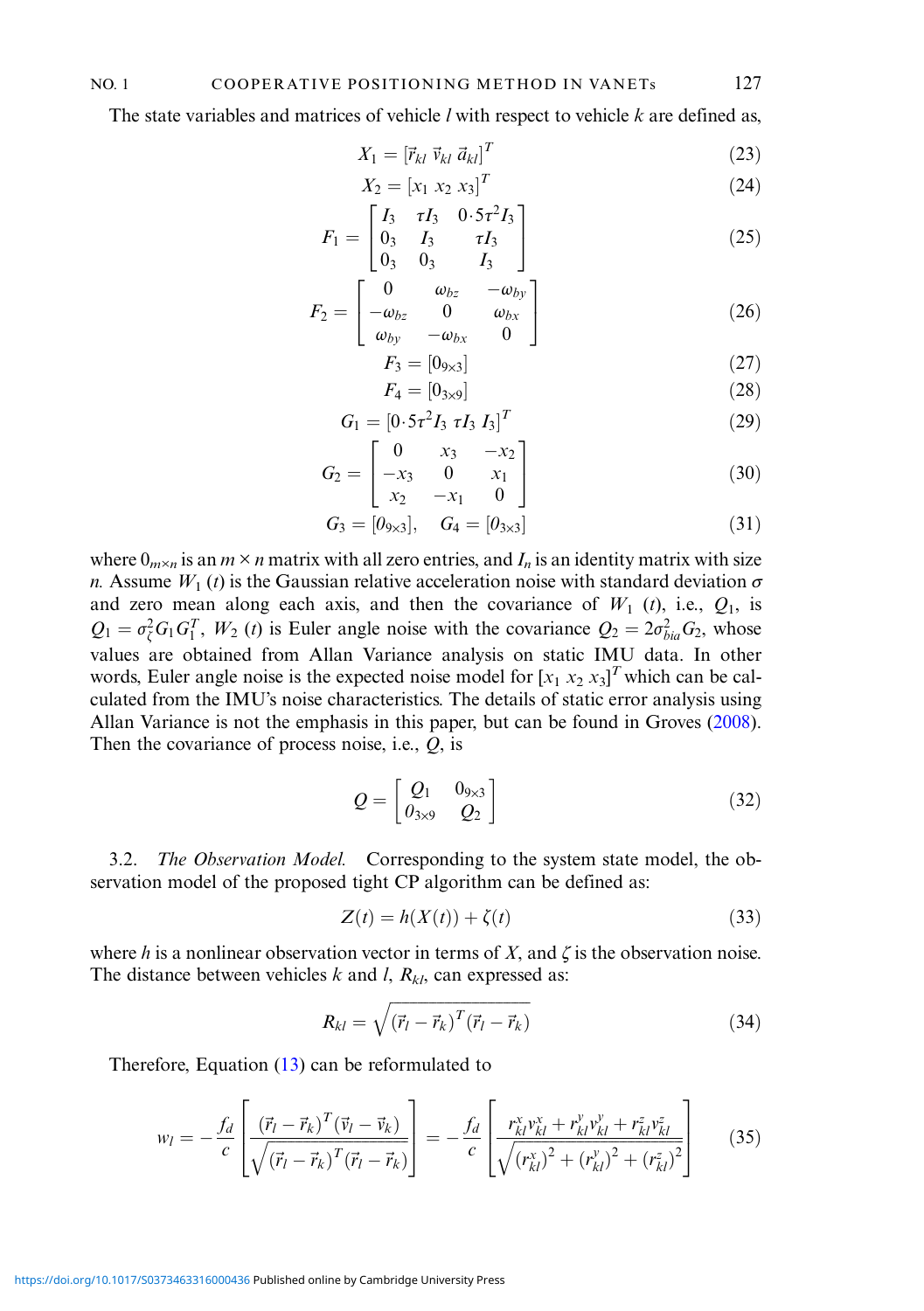<span id="page-8-0"></span>where  $(r_{kl}^x, r_{kl}^y, r_{kl}^z)$  and  $(v_{kl}^x, v_{kl}^y, v_{kl}^z)$  are the relative position vector and relative velocity vector in the ENU navigation frame. Due to the nonlinearity of  $h$ , an EKF is considered with the Taylor expansion of Equation (36) around an *a priori* state vector  $\tilde{X}$  and its implied observation  $\tilde{w}_l$  as

$$
w_l = h_l X - h_l \tilde{X} + \tilde{w}_l \tag{36}
$$

where  $h_l = \frac{\partial w_l}{\partial X}$  at  $\tilde{X} = [\tilde{r}_{kl} \ \tilde{v}_{kl} \ \tilde{a}_{kl} \ \tilde{x}_1 \ \tilde{x}_2 \ \tilde{x}_3]^T$ , and

$$
\tilde{w}_l = -\frac{f_d}{c} \left[ \frac{(\tilde{\vec{r}}_l - \tilde{\vec{r}}_k)^T (\tilde{\vec{v}}_l - \tilde{\vec{v}}_k)}{\sqrt{(\tilde{\vec{r}}_l - \tilde{\vec{r}}_k)^T (\tilde{\vec{r}}_l - \tilde{\vec{r}}_k)}} \right]
$$
(37)

Therefore, the new observation  $\hat{w}_l = w_l + h_l \tilde{X} - \tilde{w}_l$  can be used to replace the estimated Doppler shift of the DSRC,  $w_l$ , which is received from vehicle *l*. Then the observation vector can be defined as:

$$
Z = \begin{bmatrix} \rho_{kl}^{12} & \cdots & \rho_{kl}^{1m} & \vartheta_{kl}^{12} & \cdots & \vartheta_{kl}^{1m} & \vec{a}_{kl}^T & \hat{w}_l \end{bmatrix}^T
$$
(38)

$$
\zeta = \begin{bmatrix} \zeta_{kl}^{12} & \cdots & \zeta_{kl}^{1m} & \gamma_{kl}^{12} & \cdots & \gamma_{kl}^{1m} & \vec{\delta}_{kl}^{T} & \zeta_{l} \end{bmatrix}^{T}
$$
(39)

where  $\vec{\delta}_{kl}$  is IMU acceleration noise with the variance  $\sigma_a^2$  that is mutually independent among three axes, and  $\varsigma_l$  is the observation noise of Doppler shift of the DSRC. m is the number of GPS satellites commonly visible at vehicles  $k$  and  $l$ . The satellite with the highest elevation angle is chosen as the reference satellite (i.e. the first satellite) to be differenced against other satellites. According to Equations ([4\)](#page-3-0), [\(5](#page-3-0)), [\(9](#page-4-0)), ([13\)](#page-5-0), and  $(17)$  $(17)$ – $(19)$  $(19)$ , we have

$$
H = \begin{bmatrix} U & 0_{(m-1)\times3} & 0_{(m-1)\times3} & 0_{(m-1)\times3} \\ 0_{(m-1)\times3} & -U\lambda^{-1} & 0_{(m-1)\times3} & 0_{(m-1)\times3} \\ 0_3 & 0_3 & I_3 & 0_3 \\ H_1 & H_2 & 0_{1\times3} & 0_{1\times3} \end{bmatrix}
$$
(40)

Where

$$
U(t) = \begin{bmatrix} \vec{u}_1^T(t) - \vec{u}_2^T(t) \\ \vec{u}_1^T(t) - \vec{u}_3^T(t) \\ \vdots \\ \vec{u}_1^T(t) - \vec{u}_m^T(t) \end{bmatrix}
$$
(41)

$$
H_1 = [h_{l1} \quad h_{l2} \quad h_{l3}] \tag{42}
$$

$$
H_2 = [h_{l4} \quad h_{l5} \quad h_{l6}] \tag{43}
$$

$$
h_{l1} = \frac{\partial w_l}{\partial r_{kl}^x} = \frac{f}{c} \cdot \frac{r_{kl}^x(\vec{r}_l - \vec{r}_k)^T(\vec{v}_l - \vec{v}_k) - v_{kl}^x(\vec{r}_l - \vec{r}_k)^T(\vec{r}_l - \vec{r}_k)}{\left((\vec{r}_l - \vec{r}_k)^T(\vec{r}_l - \vec{r}_k)\right)^{\frac{3}{2}}}
$$
(44)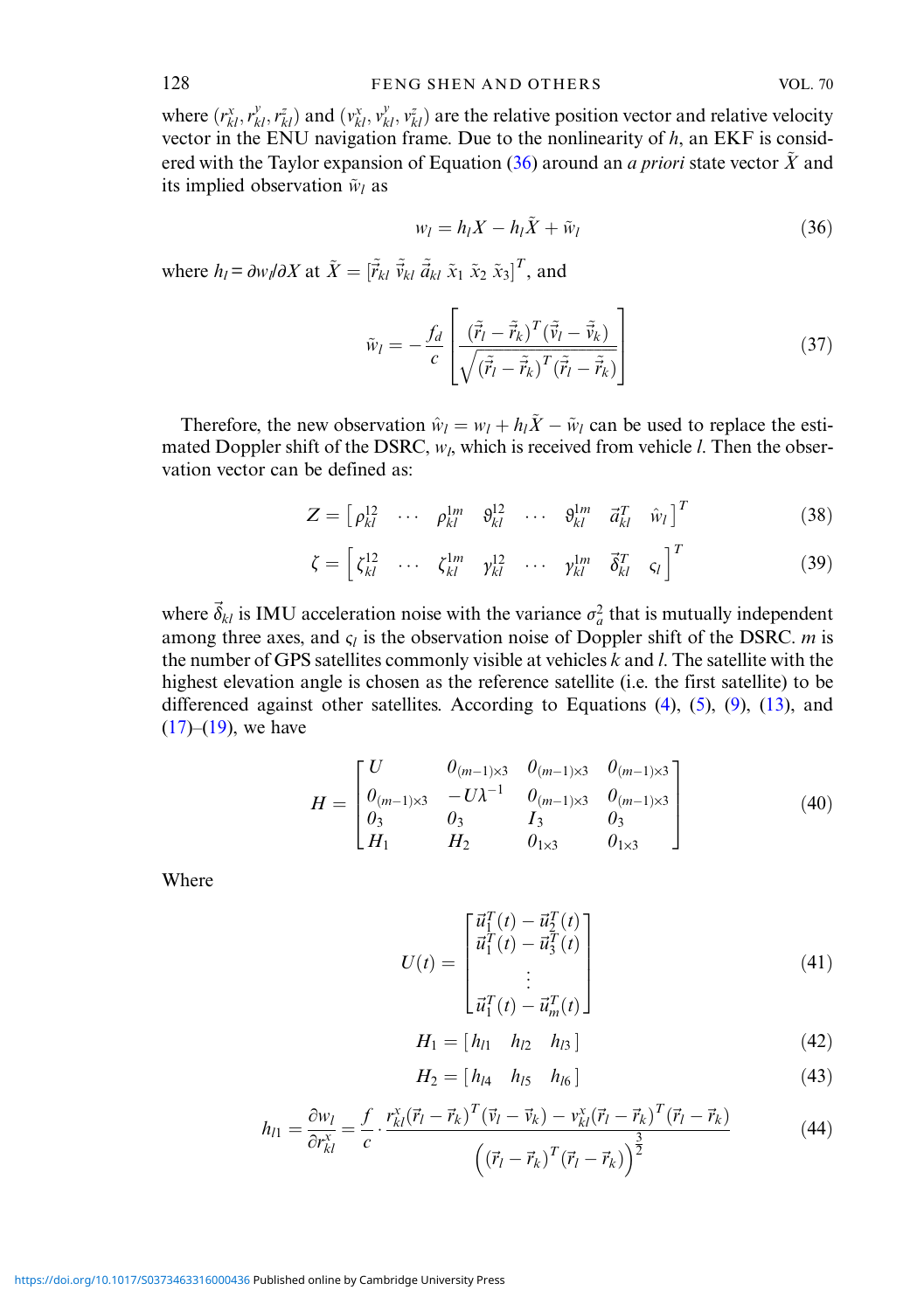$$
h_{l2} = \frac{\partial w_l}{\partial r_{kl}^{\nu}} = \frac{f}{c} \cdot \frac{r_{kl}^{\nu}(\vec{r}_l - \vec{r}_k)^T(\vec{v}_l - \vec{v}_k) - v_{kl}^{\nu}(\vec{r}_l - \vec{r}_k)^T(\vec{r}_l - \vec{r}_k)}{\left((\vec{r}_l - \vec{r}_k)^T(\vec{r}_l - \vec{r}_k)\right)^{\frac{3}{2}}}
$$
(45)

$$
h_{l3} = \frac{\partial w_l}{\partial r_{kl}^z} = \frac{f}{c} \cdot \frac{r_{kl}^z (\vec{r}_l - \vec{r}_k)^T (\vec{v}_l - \vec{v}_k) - v_{kl}^z (\vec{r}_l - \vec{r}_k)^T (\vec{r}_l - \vec{r}_k)}{\left( (\vec{r}_l - \vec{r}_k)^T (\vec{r}_l - \vec{r}_k) \right)^{\frac{3}{2}}}
$$
(46)

$$
h_{l4} = \frac{\partial w_l}{\partial v_{kl}^x} = -\frac{f}{c} \cdot \frac{r_{kl}^x}{\left( \left(\vec{r}_l - \vec{r}_k\right)^T \left(\vec{r}_l - \vec{r}_k\right) \right)^{\frac{1}{2}}}
$$
(47)

$$
h_{IS} = \frac{\partial w_I}{\partial v_{kl}^y} = -\frac{f}{c} \cdot \frac{r_{kl}^y}{\left( \left( \vec{r}_I - \vec{r}_k \right)^T \left( \vec{r}_I - \vec{r}_k \right) \right)^{\frac{1}{2}}}
$$
(48)

$$
h_{I6} = \frac{\partial w_I}{\partial v_{kl}^z} = -\frac{f}{c} \cdot \frac{r_{kl}^z}{\left( \left(\vec{r}_I - \vec{r}_k\right)^T \left(\vec{r}_I - \vec{r}_k\right) \right)^{\frac{1}{2}}}
$$
(49)

Assuming that observations are independent, then the observation noise covariance for  $\varsigma$  can be expressed as

$$
\Sigma = \begin{bmatrix}\n\Sigma_{\rho} & 0_{m-1} & 0_{(m-1)\times3} & 0 \\
0_{m-1} & \Sigma_{9} & 0_{(m-1)\times3} & 0 \\
0_{3\times(m-1)} & 0_{3\times(m-1)} & \Sigma_{a} & 0 \\
0_{1\times(m-1)} & 0_{1\times(m-1)} & 0_{1\times3} & \Sigma_{\omega}\n\end{bmatrix}
$$
(50)

Considering that the rotational matrix  $C_b^n$  is orthogonal, the covariance of the acceleration noise for the navigation frame will also be  $\sigma_a^2 I_3$ . Therefore, the covariance of relative acceleration is  $\Sigma_a = 2\sigma_a^2 I_3$ . The Doppler shift of the DSRC is considered to be a zero mean Gaussian with STD of  $\sigma_{\omega}$ , therefore  $\Sigma_{\omega} = \sigma_{\omega}^2$ . We define  $\sigma_{\rho}^2$  and  $\sigma_{\vartheta}^2$  as the variance of the GPS pseudorange and the Doppler shift observation error, respect-ively. Subsequently, we have (Alam et al., [2013b](#page-16-0))  $\Sigma_{\rho} = \sigma_{\rho}^2 AA^T$  and  $\Sigma_{\vartheta} = \sigma_{\vartheta}^2 AA^T$ , where

$$
A = \begin{bmatrix} 1_{(m-1)\times 1} & -I_{(m-1)} & -1_{(m-1)\times 1} & I_{(m-1)} \end{bmatrix}
$$
 (51)

where 1 in A represents a matrix with subscripted dimensions and all entries 1. Having  $F$ ,  $G, H, Q$  and  $\Sigma$  defined, the standard equations of the Extended Kalman Filter EKF) for the proposed tight CP method can now be implemented.

The tight CP with INS (Alam et al., [2013b\)](#page-16-0) also used the inertial data. Apart from using the DSRC Doppler in the new proposed method, another difference is that here, the Euler angles are introduced to the Kalman filter state variables as shown in Equations [\(14](#page-6-0)) to [\(22](#page-6-0)) instead of using GPS Doppler to estimate the Euler angles. Hence, this overcomes the restriction in Alam et al. ([2013b](#page-16-0)) where the acceleration in the body frame cannot be accurately converted into the navigation frame because of GPS outage. Therefore, another INS-aided tight CP method using the same state space model, Equation ([22\)](#page-6-0), and the same observations shown in Equation [\(38](#page-8-0)) but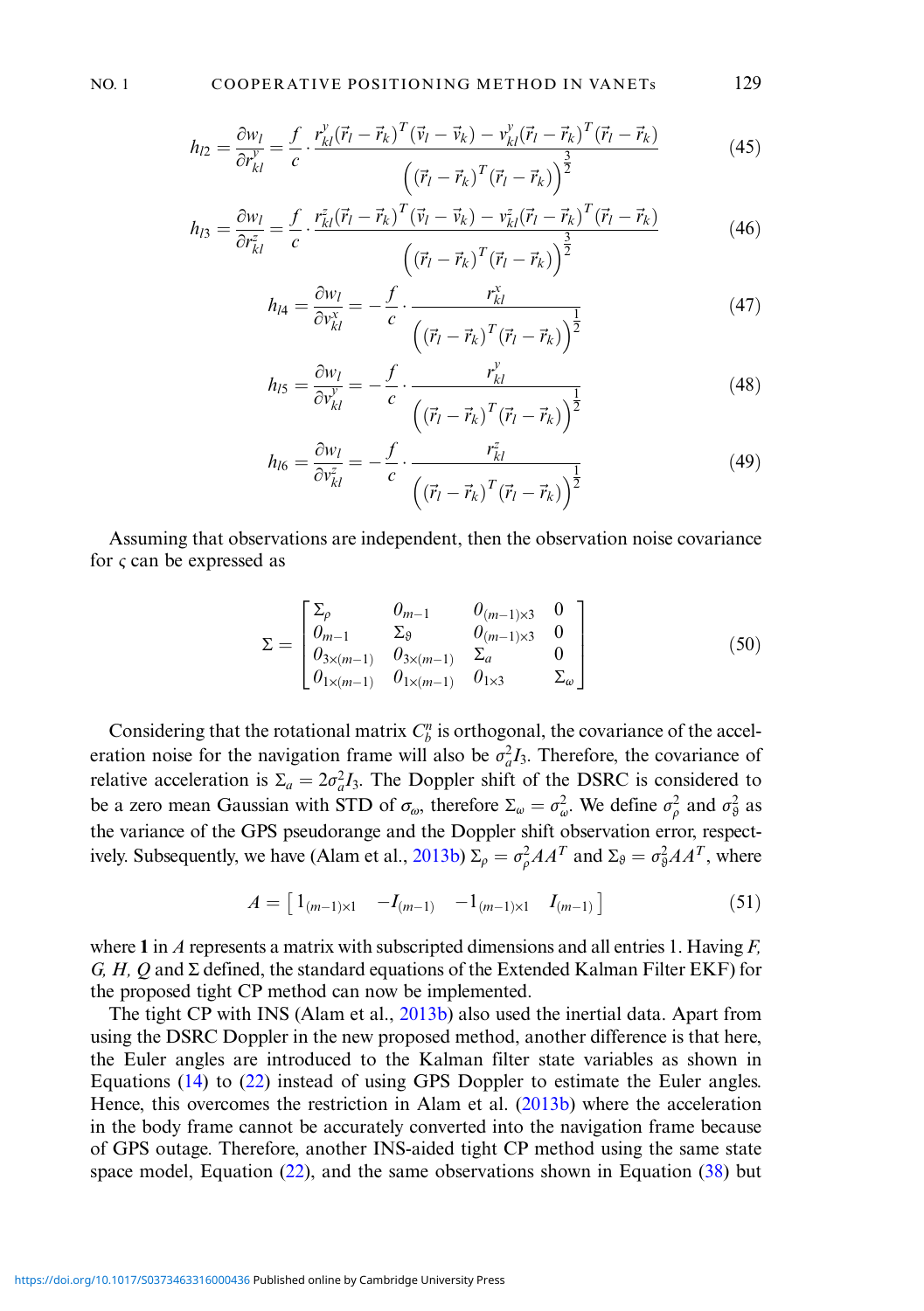

Figure 3. Two experiment vehicles.

without DSRC Doppler, can also be used for relative positioning. To distinguish it from the tight CP with INS method in Alam et al. ([2013b](#page-16-0)), the method proposed here is named tight CP with IMU.

4. EXPERIMENTAL RESULTS. To evaluate the presented tight CP method, the same experimental data used in Alam et al. [\(2013b\)](#page-16-0) is again used here. The experiment setup included two vehicles equipped with GPS receivers, INS and DSRC transceivers. Expensive reference equipment and a set of low cost sensors were fitted into each test vehicle. The type of DSRC transceiver is MK2 from CohdaWireless™. The equipment used to acquire reference position was the Leica GS10 geodetic RTK receiver for vehicle 1, and a Novatel INS-LCI (integrated GNSS-INS) for vehicle 2. The carrierphase-based differential position estimates (RTK) of these receivers were used as ground truth position data. The noisy L1 pseudoranges, Doppler shifts, and lowcost MEMS IMU (Xsens Mti-G), and the Doppler DSRC-based readings were used as measurements for the tight CP algorithm proposed. Figure 3 shows a photograph of the two experiment vehicles. The sampling rate of experimental data was 1 Hz, and GPS time was used for data synchronisation. Therefore, the time delay for DSRC signal was ignored in our experiment.

The duration of the entire experiment was much more than the 14 minutes of data selected; however, this was the largest continuous block of data with corresponding RTK GPS fixes. The performance of DGPS (Kaplan and Hegarty, [2006\)](#page-16-0), the tight CP (Alam et al., [2013a](#page-16-0)), the tight CP with INS (Alam et al., [2013b\)](#page-16-0), the tight CP with IMU, and the tight CP with Doppler and IMU proposed in this paper are compared using the same experimental data. To describe conveniently, "DGPS", "T-CP", "T-CP with INS", "T-CP with IMU" and "T-CP with Doppler and IMU" are used in the following figures and table to denote the five methods mentioned above.

The relative distance error of two vehicles, i.e.,  $e_d(t) = |\vec{r}'(t) - \vec{r}(t)|$ , was calculated, where  $\vec{r}'(t)$  and  $\vec{r}(t)$  are the estimated and the true relative position, respectively. In addition to the Root Mean Square (RMS) of  $e_d$ , i.e., rmse, the accuracy and precision of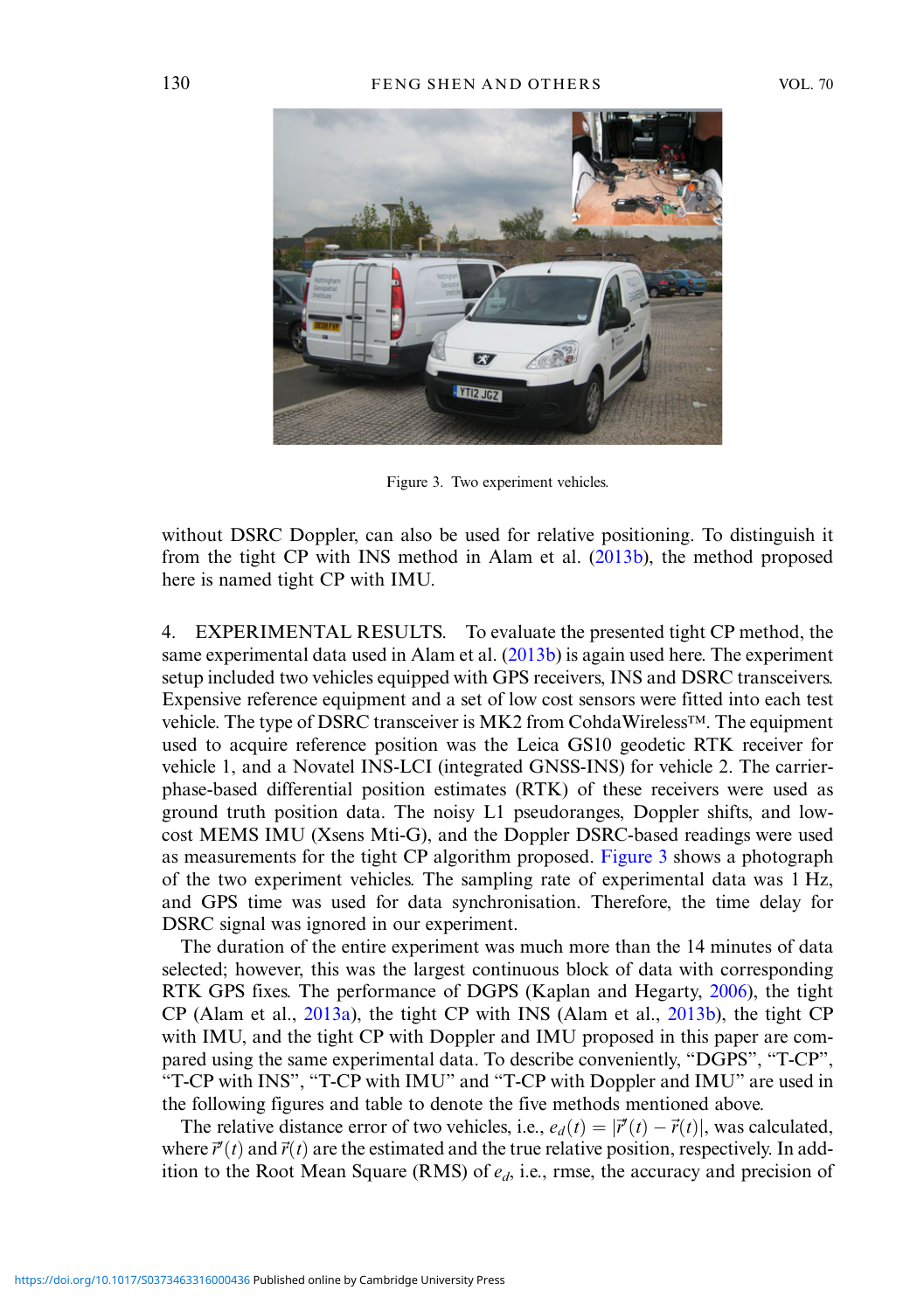<span id="page-11-0"></span>

Figure 4. Common Satellite visibility of the experimental data selected.

| Methods                              | rmse<br>(m) | Accuracy<br>(m) | Precision<br>(m) |
|--------------------------------------|-------------|-----------------|------------------|
| T-CP with Doppler and IMU (proposed) | 1.71        | 1.39            | 0.99             |
| T-CP with IMU (proposed)             | 1.74        | 1.39            | 1.04             |
| T-CP with INS                        | 1.75        | 1.40            | 1.05             |
| T-CP                                 | 1.84        | 1.42            | $1 - 17$         |
| <b>DGPS</b>                          | 2.05        | 1.52            | 1.38             |

Table 1. Experimental results for relative positioning errors.

Table 2. Percentage improvements achieved.

| Methods                                      | rmse  | accuracy | precision |
|----------------------------------------------|-------|----------|-----------|
| T-CP with Doppler and IMU over T-CP with IMU | $2\%$ | $0\%$    | $5\%$     |
| T-CP with Doppler and IMU over T-CP with INS | $2\%$ | $1\%$    | 6%        |
| T-CP with Doppler and IMU over T-CP          | $7\%$ | $2\%$    | 15%       |
| T-CP with Doppler and IMU over DGPS          | 17%   | $9\%$    | 28%       |

relative positioning are evaluated. The performance of those methods are compared between two cases, GPS coverage and outage, respectively.

4.1. *Environments with GPS Availability.* Figure 4 shows the number of common visible satellites for the vehicles for the experiment data. It can be seen that the number of common visible satellites is almost always above the required minimum, i.e., four. However, when it occasionally falls below the minimum, the Kalman filter can compensate by setting the innovation of the missing observation to zero and assigning a large number to the corresponding covariance of the missing observation.

Table 1 summarises the performance indicators for the experimental results of the entire 14 minutes of data. It can be seen that the tight CP with Doppler and IMU proposed in this paper outperforms all other existing methods. The performance of tight CP with IMU is similar to tight CP with INS.

For performance comparison purposes,  $(1 - ErrorB/ErrorA) \times 100\%$  is defined for demonstrating the percentage of improvement achieved over method A using method B. Table 2 summarises the experimental results of performance improvements achieved for different methods which shows that the proposed fusion of DSRC Doppler observations into the Tight CP integration has similar or better performance than existing Tight CP techniques.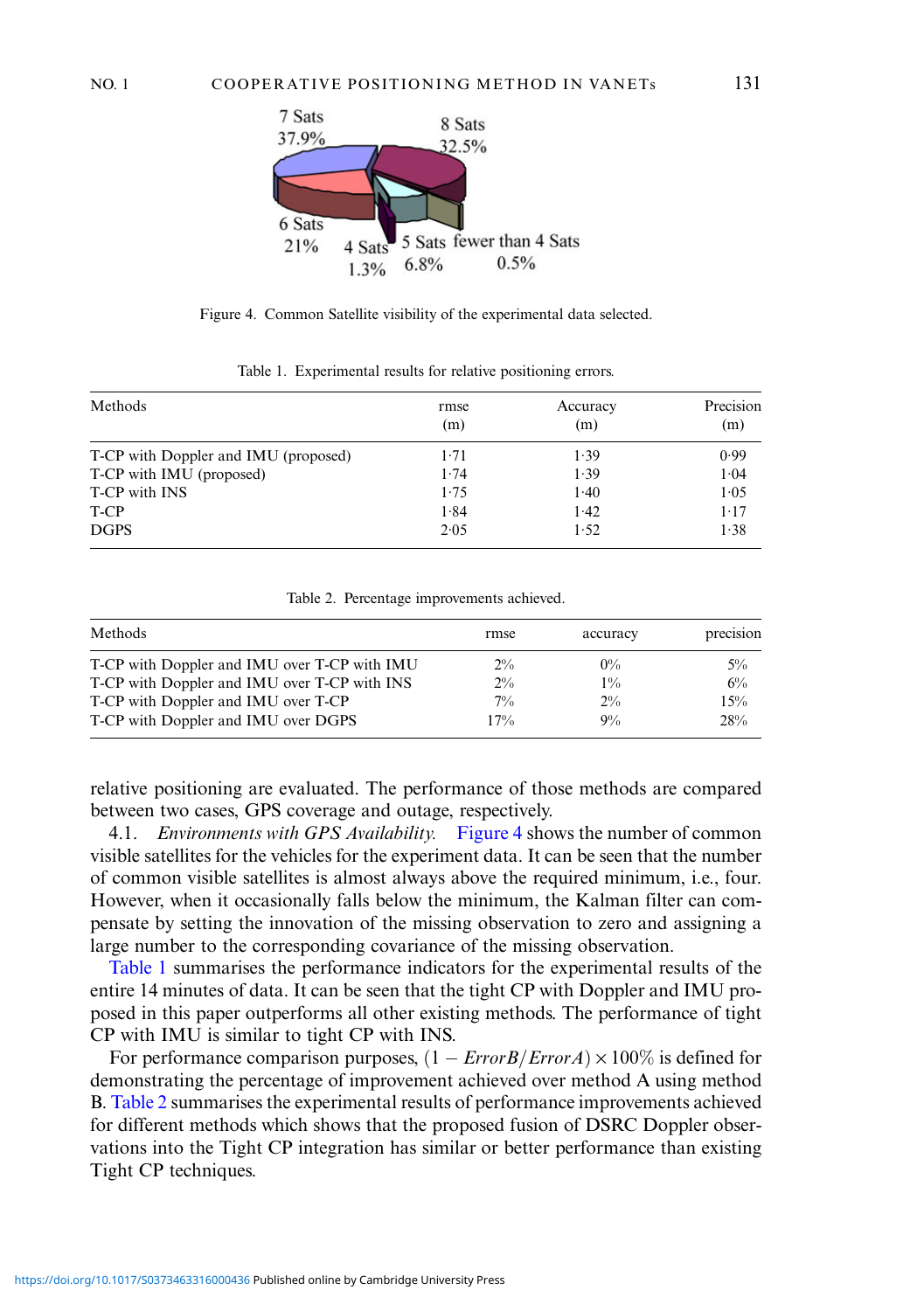

Figure 5. The simulation for different number of common visible GPS satellites.

| Methods                              | $m = 5$    | $m = 6$    | $m = 7$    |
|--------------------------------------|------------|------------|------------|
| T-CP with Doppler and IMU (proposed) | $3.34$ (m) | $2.62$ (m) | $2.11$ (m) |
| T-CP with IMU (proposed)             | $4.23$ (m) | $2.91$ (m) | $2.19$ (m) |
| T-CP with INS                        | $7.10$ (m) | $3.49$ (m) | $2.27$ (m) |

Table 3. Experimental results for relative positioning errors.

| Methods                                                    | $m=5$ | $m = 6$ | $m = 7$ |
|------------------------------------------------------------|-------|---------|---------|
| Improvement (T-CP with Doppler and IMU over T-CP with INS) | 53%   | 25%     | $7\%$   |
| Improvement (T-CP with IMU over T-CP with INS)             | 40%   | $17\%$  | $4\%$   |

Table 4. Improvements achieved for relative positioning errors.

To further evaluate the performance of the proposed method with different numbers of visible GPS satellites, we manually masked the GPS data with different visible satellites to emulate obstructions to low elevation satellites, which is more representative of dense urban scenarios (Chao et al., [2001](#page-16-0)).

As shown in Figure 5, the maximum number of common visible satellites, m, adopts 7, and 6, and 5. Similar to the results in [Table 2](#page-11-0), it was verified that the tight CP with INS method outperforms the tight CP method and DGPS. In this scenario, we only compare two proposed methods, the tight CP with IMU, and the tight CP with Doppler and IMU proposed, against the best of the existing methods, which is the tight CP with INS method. Table 3 summarises the rmse for this experiment, and Table 4 gives the improvements achieved for relative positioning errors with different maximum number of common visible GPS satellites.

As can be seen, the proposed tight CP with Doppler and IMU outperforms tight CP with INS and the proposed tight CP with IMU. As the number of common visible satellites decreases, a higher factor of improvement is achieved. In addition, it can also be seen that the proposed tight CP with IMU outperforms the tight CP with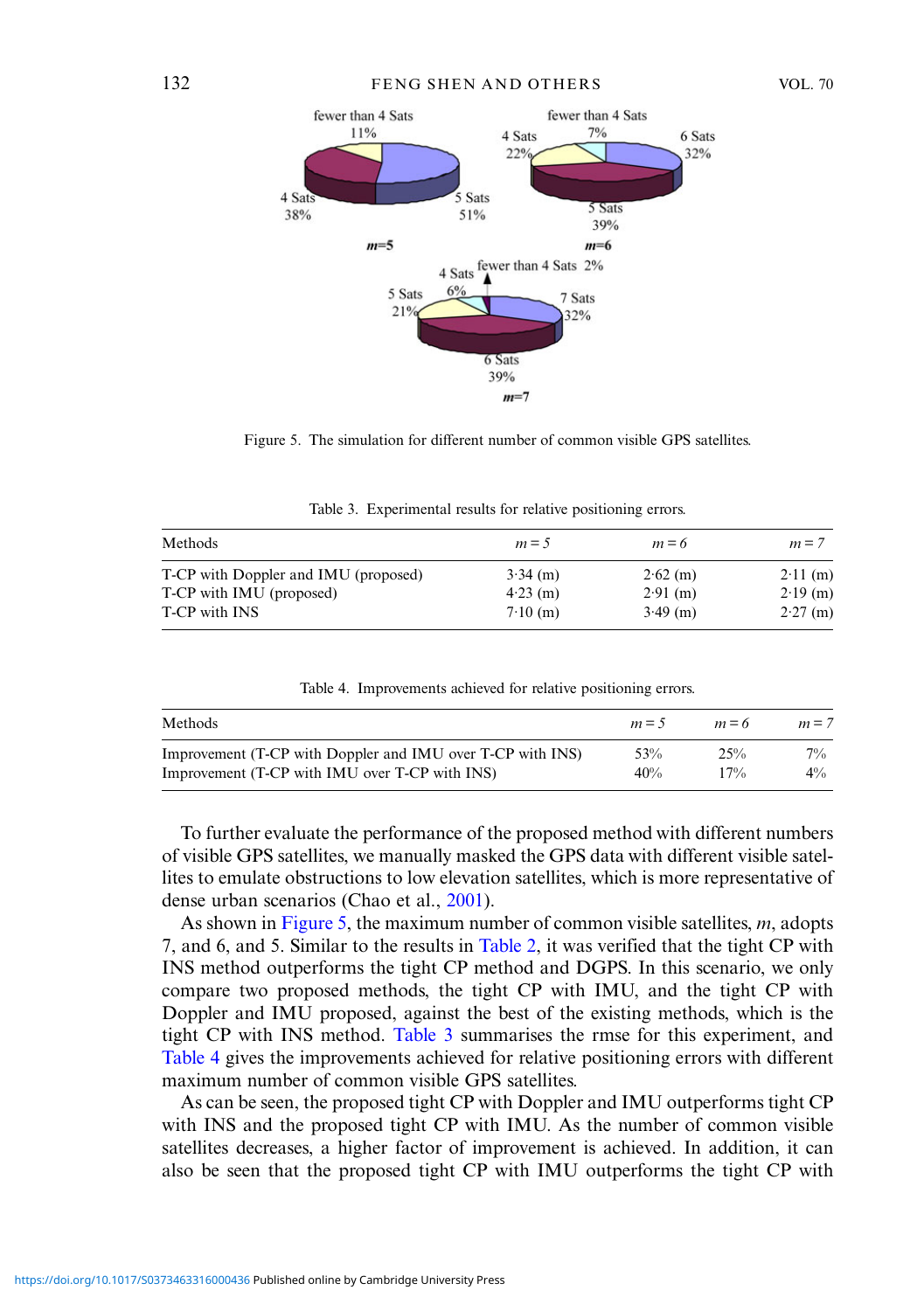<span id="page-13-0"></span>

Figure 6. Rmse of different techniques over GPS outage periods.

INS. The reason is that the Euler angles do not rely on the GPS data in the tight CP with IMU solution. Therefore, the measurements of acceleration can also play a role in improving positioning performance in the low GPS coverage scenarios.

4.2. GPS Outage Scenario. As mentioned previously, in some circumstances such as dense urban areas and tunnels the chances of observing four common satellites by the vehicles is low. In severe circumstances, no GPS satellites can be observed (e.g. in a tunnel). To evaluate the performance of the proposed method in a GPS outage, the GPS data of four selected time segments were masked from the entire 14-minute data logged. That is, beginning at 100 s, 300 s, 500 s, and 700 s, the GPS measurements of all satellites are made unavailable, i.e. 100% outage. But the duration of GPS outage is varied between 1 s to 20 s to emulate a more general urban environment.

Figure 6 shows the rmse for different techniques as a function of satellite outage duration. As expected, the rmse considerably deteriorates with the increase in GPS outage duration, and the two proposed tight CP methods, tight CP with IMU and tight CP with Doppler and IMU, both outperform the other three methods significantly. This shows the significant resilience against GPS outage provided by the proposed DSRC Doppler-based solution. This can be attributed to the fact that the inter-vehicle Doppler observations suffer less from the random walk effect as opposed to the IMU observations. It can also been seen that because the INS-based accelerations depend on GPS Doppler measurements, the performance of the tight CP with INS degrades faster with the duration of GPS outage increased. On the contrary, the proposed tight CP with IMU produces smaller errors for all GPS outage durations than DGPS, and tight CP, and tight CP with INS.

[Figure 7](#page-14-0) gives the position accuracy of different methods under the GPS outage scenario. It can be seen that the two proposed methods have higher position accuracy than the other three methods. Comparing with the proposed method without DSRC, a little improvement is achieved with the proposed method with DSRC. Also, it shows the performance deterioration of "T-CP with INS" to be worse than "T-CP" over outage time. This is the repercussion of relying on GPS Doppler for calculating the body frame to navigation frame rotation matrix. The method adopted in our paper circumvents this artefact as shown by "T-CP with IMU (proposed)" and "T-CP with Doppler and IMU (proposed)".

[Figure 8](#page-14-0) shows the rmse improvement achieved as a function of satellite outage duration. The performance improvement achieved by the proposed T-CP with Doppler and IMU solution over tight CP with IMU, tight CP with INS, tight CP and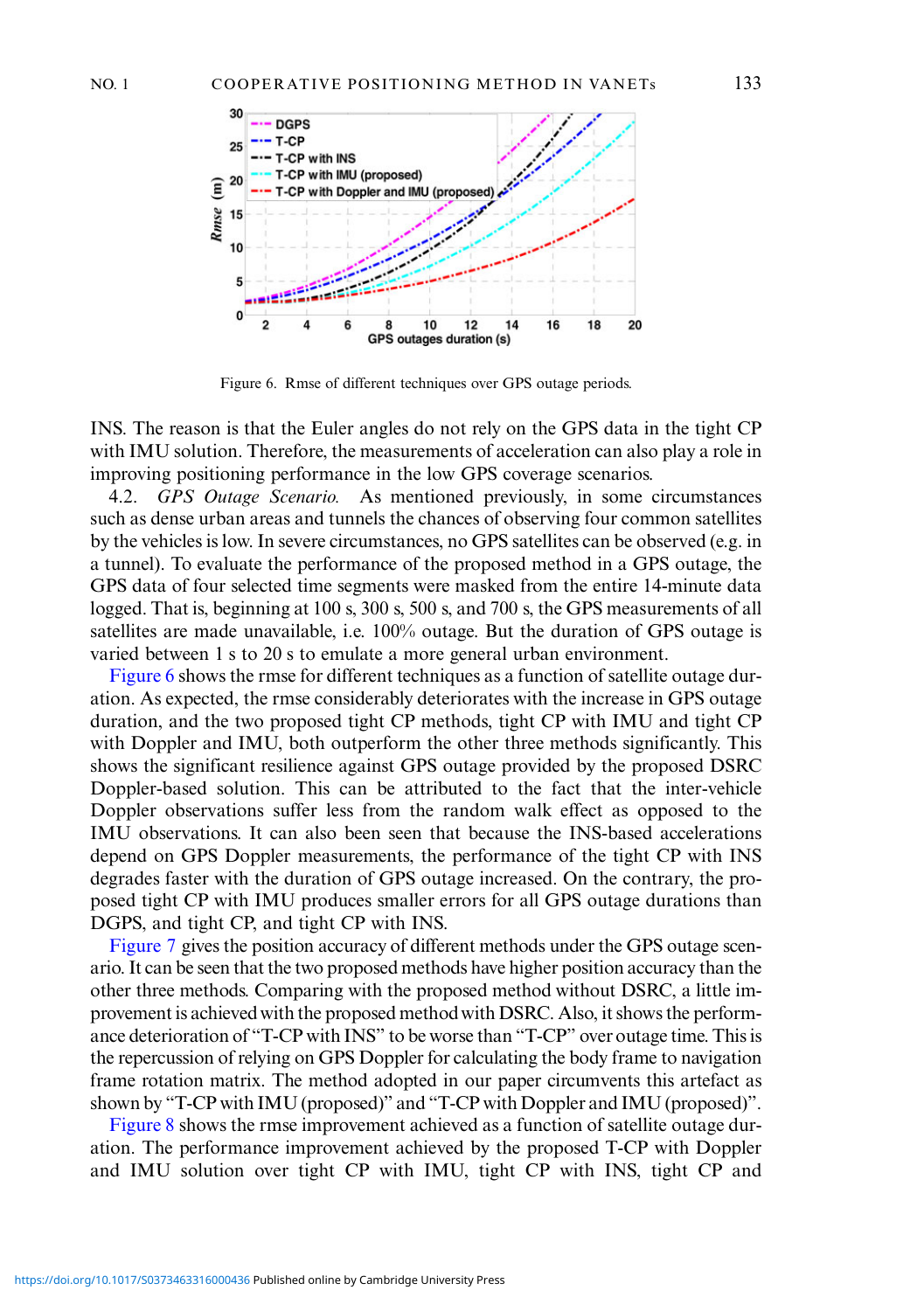<span id="page-14-0"></span>

Figure 7. Accuracy of different methods over GPS outage periods.



Figure 8. Rmse improvement achieved over GPS outage periods.



Figure 9. The rmse of different methods with different relative speed during the GPS outage.

DGPS, are up to 40%, 60%, 55%, and 66%, respectively. Also, as shown in Figure 8, the performance of tight CP with INS degrades faster than the three other methods. When the GPS outage is more than 14 seconds, the performance of tight CP with INS is observed to be worse than tight CP. Contrarily, it can be seen in [Figures 6](#page-13-0), 7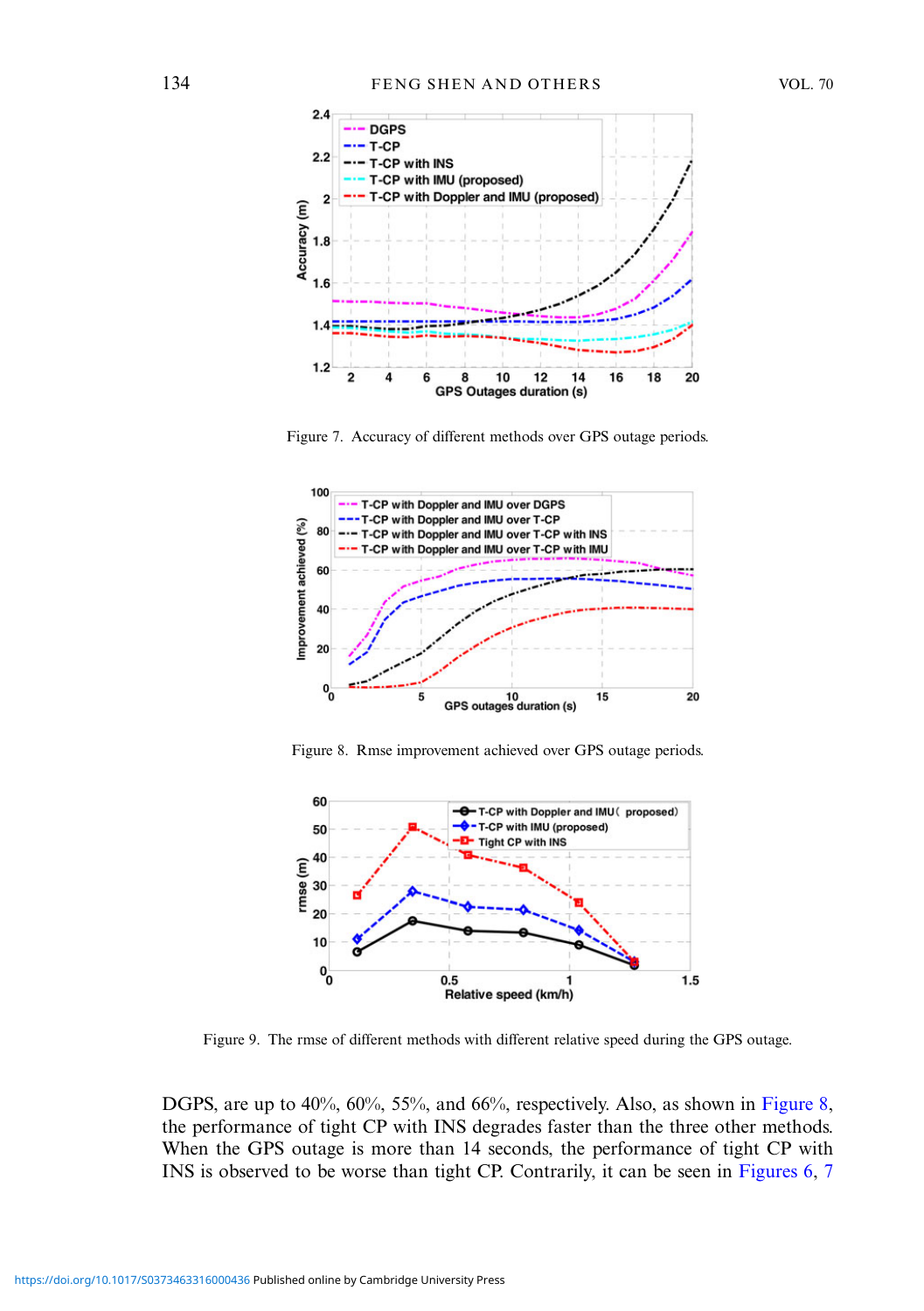<span id="page-15-0"></span>and [8](#page-14-0) that the proposed tight CP with IMU always outperforms the tight CP with INS, and tight CP, and DGPS as a result of utilising a tight integration approach and filtered Euler angles.

[Figure 9](#page-14-0) shows the rmse as a function of the relative velocity of two vehicles in the select duration of GPS outage. The two proposed methods and the method of tight CP with INS are compared here, in which the rmse have the same trend as the relative speed.

5. CONCLUSION. A tight integration Cooperative Positioning (CP) technique is proposed for relative positioning in VANETs, which is based on fusing GPS data, IMU data, and DSRC-based inter-vehicular Doppler data from participating neighbouring vehicles. The functionality and performance of the proposed method has been verified and compared against three recent existing CP methods, namely DGPS, tight CP, and tight CP with INS. The experiment shows that with full GPS coverage, the proposed CP method outperforms existing methods. At worst, the method's improvement in precision of approximately 6%, 15%, and 28% is observed when compared against tight CP with INS, tight CP and DGPS, respectively. In limited satellite visibility conditions, the performance improvements delivered by the proposed methods are even more significant due to the utility of neighbouring DSRC and IMU measurements. In GPS outage scenarios, performance improvement of up to 60%, 55%, and 66% in rmse is achievable compared against the existing tight CP methods. Therefore, the proposed tight CP method can effectively enhance the performance of relative positioning especially in low GPS visibility and GPS outages, which is typical of very dense urban areas and tunnels.

It also should be noted that there is still a gap between the available results and the desired performance for safety-critical applications such as collision avoidance during GPS outages. However, other sensors such as radars, digital maps, odometer and cameras can also be used and this represents future work.

#### ACKNOWLEDGMENT

The authors would like to thank Associate Professor A. Kealy from the Department of Infrastructure Engineering, University of Melbourne, Parkville, Australia, Doctors C. Hill and S. Ince from the Nottingham Geospatial Institute, University of Nottingham, Nottingham, U.K., and for their support and collaboration in the experiments conducted for this work. Meanwhile, this work was supported by National Nature Science Foundation of China under grants 61102107 and 61374208.

## REFERENCES

- Alam, N. (2011). Three-dimensional positioning with two GNSS satellites and DSRC for vehicles in urban canyons. Proceedings of ION GNSS, Portland, OR.
- Alam, N., Balaie, A.T. and Dempster, A.G. (2009). Range and range-rate measurements using DSRC: Facts and challenges. Presented at the International Global Navigation Satellite Systems (IGNSS) Symposium, Surfers Paradise, Australia.
- Alam, N., Balaie, A.T. and Dempster, A.G. (2010). Dynamic path loss exponent and distance estimation in a vehicular network using Doppler effect and received signal strength. Proceedings of IEEE VTC-Fall, Ottawa, ON, Canada, 1–5.